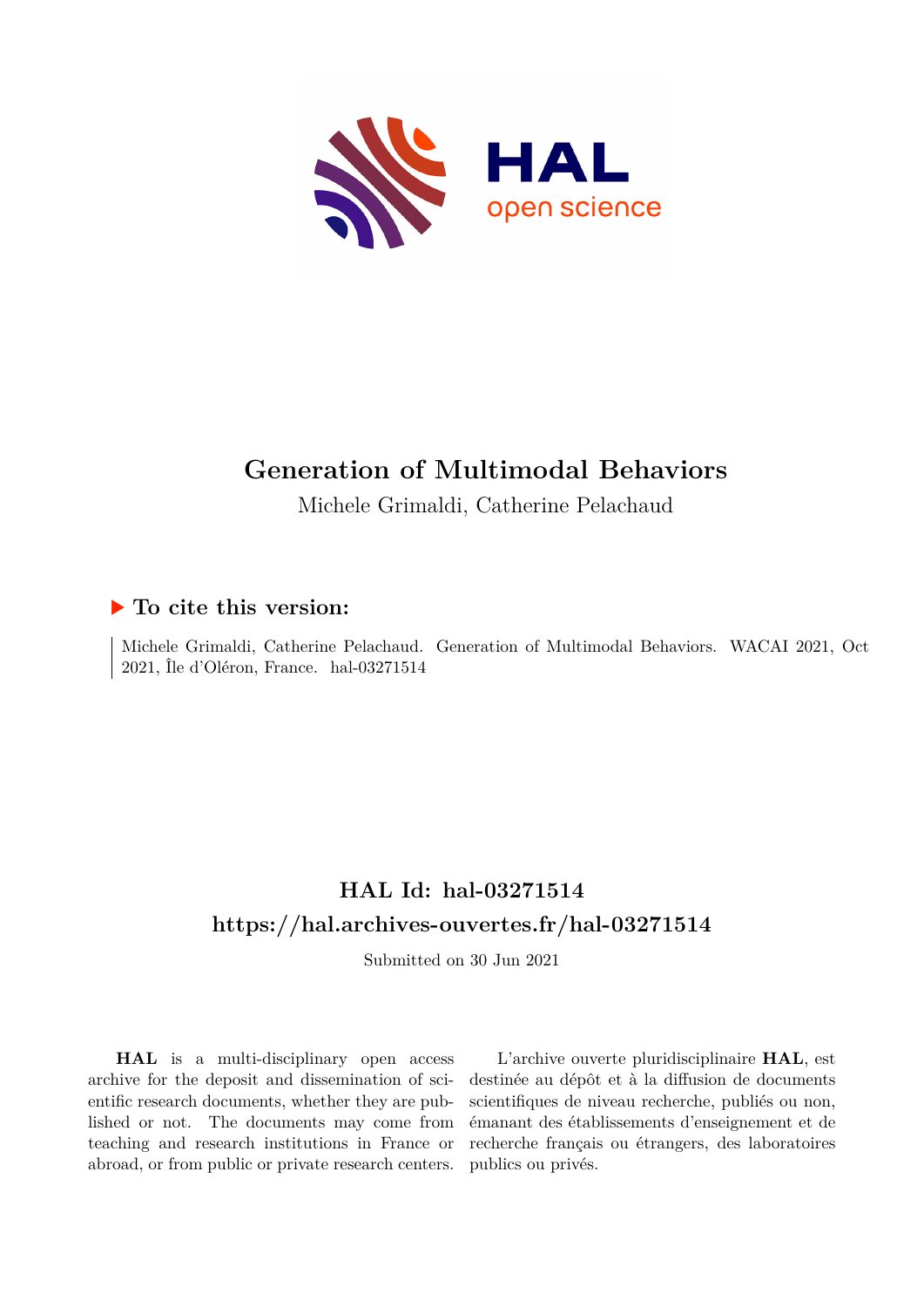## Generation of Multimodal Behaviors

Michele Grimaldi ISIR, Sorbonne University Paris, France michele.grimaldi@isir.upmc.fr

### **KEYWORDS**

virtual agent, FML, image schema, ideational unit, multimodal behavior

#### 1 INTRODUCTION

One of the main challenges when developing Embodied Conversational Agents ECAs is to give them the ability to autonomously produce meaningful and coordinated verbal and nonverbal behaviors. Those behaviors concern the movement of some body parts, simultaneously or not, that usually suits the context of the speech, accentuate its effect or give it another interpretation.

There are different models that can compute multimodal behaviors for virtual agent. Our goal is to merge some of them to have a large range of behaviors to create expressive ECAs.

#### 2 GRETA

Greta [8] is a real-time three dimensional embodied conversational agent with a 3D model of a woman compliant with MPEG-4 animation standard. It is able to communicate using a rich palette of verbal and nonverbal behaviors. Greta can talk and simultaneously show facial expressions, gestures, gaze, and head movements.

Two standard XML languages FML [4] and BML [5] allow the user to define its communicative intentions and behaviors based on the standard SAIBA architecture. Originally, Greta standard treatment instantiates the communicative intentions defined in an FML file into multimodal behaviors. The instantiation is based on a lexicon that contains pairs of the type (intention, multimodal behaviors). The instantiated behaviors are then combined and synchronized with the speech; they are sent to the Behavior Realizer that produces the final animation of the virtual agent.

That process is at the basis of all Greta's behaviors but is limited in terms of behaviors complexity. Our current goal is, given communicative intentions specified in an FML file, to generate multimodal behaviors relying one three different computational models and then to give a priority to the behaviors that were computed.

We present now the two other modules that compute automatically multimodal behaviors, which we have added.

## 3 GESTURES GENERATION FROM IMAGE SCHEMA

When communicating one shows a variety of communicating gestures that can depict the shape of an object, indicate a point in space or convey an abstract idea.

Ideational Units are units of meaning that give rhythm to the discourse of a person and during which gestures show similar properties. A gesture can have invariant properties that are critical for its meaning. For instance, a gesture representing an ascension would 2021-06-25 13:12. Page 1 of 1–2.

Catherine Pelachaud CNRS, ISIR, Sorbonne University Paris, France catherine.pelachaud@upmc.fr

probably have an upward movement or an upward direction but the hand shape may not be of particular relevance (for conveying the ascension meaning)[10]. Within an Ideational Unit, successive gestures need to show significant changes to be distinguished. Image Schemas are the mental representation of what is being conveyed [1].

We have developed a module called Meaning Miner [9] based on the concepts of Images Schemas[1] and Ideational Unit as the intermediate language between the verbal and nonverbal channels.

Meaning Miner reads the FML file marked with prosodic and Ideational Unit [10]. Then it finds the corresponding image schemas and builds the corresponding gesture. The Image Schemas Extraction module has the task of identifying the Image Schemas from the surface text of the agent's speech and to align them properly with the spoken utterance (for future gesture alignment). After obtaining a list of aligned Image Schemas for a sequence of spoken text, the gesture modeler module builds the corresponding gestures. The first step is to retrieve the gesture invariants to build the final gestures. Gesture invariants are the features that need not to be altered to properly express a given meaning [10]. Gestures are described by several features, namely the hand shape, orientation, movement and position in gesture space [6] (Bressem, 2013).

For each Image Schema we search which features are needed to express its meaning and how it is expressed using a dictionary that maps each Image Schema into its corresponding invariants.

Meaning Miner has to co-articulate gestures within an Ideational Unit, that structures speech, by computing either a hold or an intermediate relaxed pose between successive gestures (instead of returning to a rest pose), transfers properties of the main gesture onto the variant properties of the other gestures of the same Ideational Unit ensures that a meaning expressed through an invariant is carried on the same hand throughout an Ideational Unit and finally dynamically raises the speed and amplitude of repeated gestures.

### 4 NVBG

To extend the range of behaviors that Greta's agent can assume, the NVBG (Non Verbal Behavior Generator) [7] module has been integrated in the Greta platform. NVBG analyzes the syntactic and semantic structure of the agent text as well as the affective state and computes the corresponding nonverbal behaviors.

Greta launches NVBG and its charniak parser [2]. It sends the text to be said to the NVBG module as a vrExpress Message. In NVBG gestures are distinguished by:

- animation: it concerns the whole body movement excepted the head
- head: head movement such as nod or shake

59

57 58

1 2